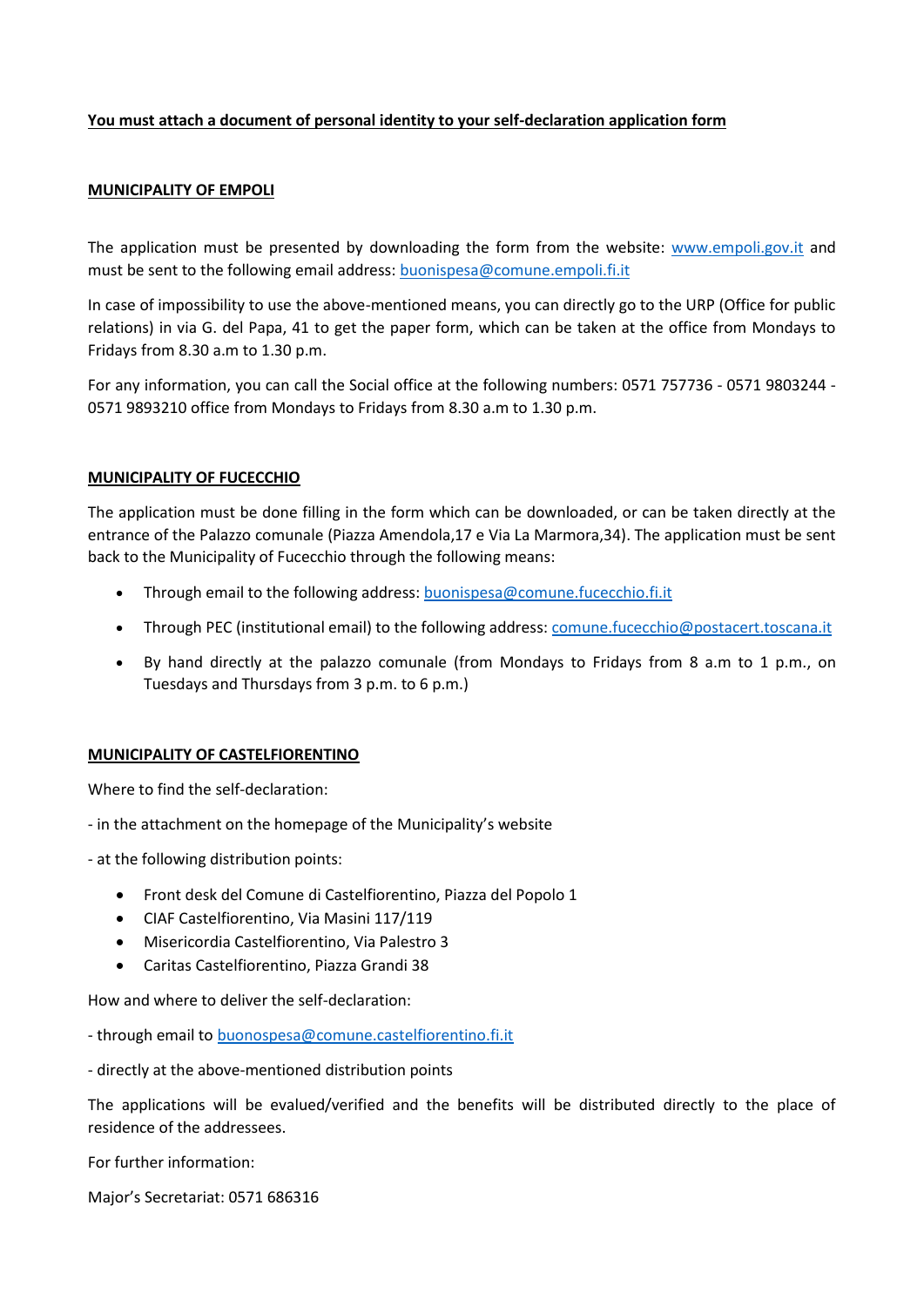Unione dei Comuni dell'Empolese Valdelsa: 0571 978141 - 0571 686331- 0571 906220 - 0571 656202 - 0571 638204

### **MUNICIPALITY OF CERETO GUIDI**

The application should be presented (for safety reasons) by sending an email to the following address: buonospesa@comune.cerreto-guidi.fi.it or, alternatively, by hand at the Municipality of Cerreto, Office for Public Relations (URP), in piazza Dante Desideri (on the back side of the seat of the Municipality). For any information or clarifications, please contact the following number: 0571906236.

#### **MUNICIPALITY OF VINCI**

The application should be presented by sending an email to the following institutional email (PEC) address: comune.vinci@postacert.toscana.it (from any email, so not necessarily from another PEC), or alternatively delievered directly at the "Ufficio protocollo" of the Municipality, in the following working times: in Vinci on Tuesdays from 9 to 13, and in Spicchio Sovigliana on Mondays and on Thursdays from 10 to 13.

In order to receive any support in filling in the forms, it is possible to contact the following numbers, from Mondays to Fridays from 8.30 to 13.30: 0571 978141 - 0571 686331 - 0571 906220 - 0571 656202 - 0571 638204 (2 nd choice) - 0571 268333 - 0571 600272 - 0571 917561 - 0571 699257 - 0571 699258 - 0571 933238 - 0571 9803209 - 0571 9803244.

#### **MUNICIPALITY OF CAPRAIA E LIMITE**

The application form can be taken at the entrance of the Palazzo comunale, ground floor, and must be returned to the Municipality of Capraia e Limite through the following means:

- email buonispesa@comune.capraia-e-limite.fi.it

- Institutional email (PEC) [comune.capraia-e-limite@postacert.toscana.it](mailto:comune.capraia-e-limite@postacert.toscana.it)

- by hand directly to the "ufficio protocollo" from Mondays to Fridays from 8.30 to 12.30. Before, it is necessary to take an appointment calling the following numbers: 0571-978146/47/50

For further information and support, please call the following number: 0571 9781 (from Mondays to Fridays, from 8.30 to 13).

#### **MUNICIPALITY OF MONTESPERTOLI**

Please, send the form to: **buonispesa@comune.montespertoli.fi.it** 

OR

For those who cannot print the form, they can take a paper version at the ground floor of the Palazzo Comunale

For any information, support in the application and queries, please contact the following number:

0571 600230 from Mondays to Fridays, from 9.00 to 13.00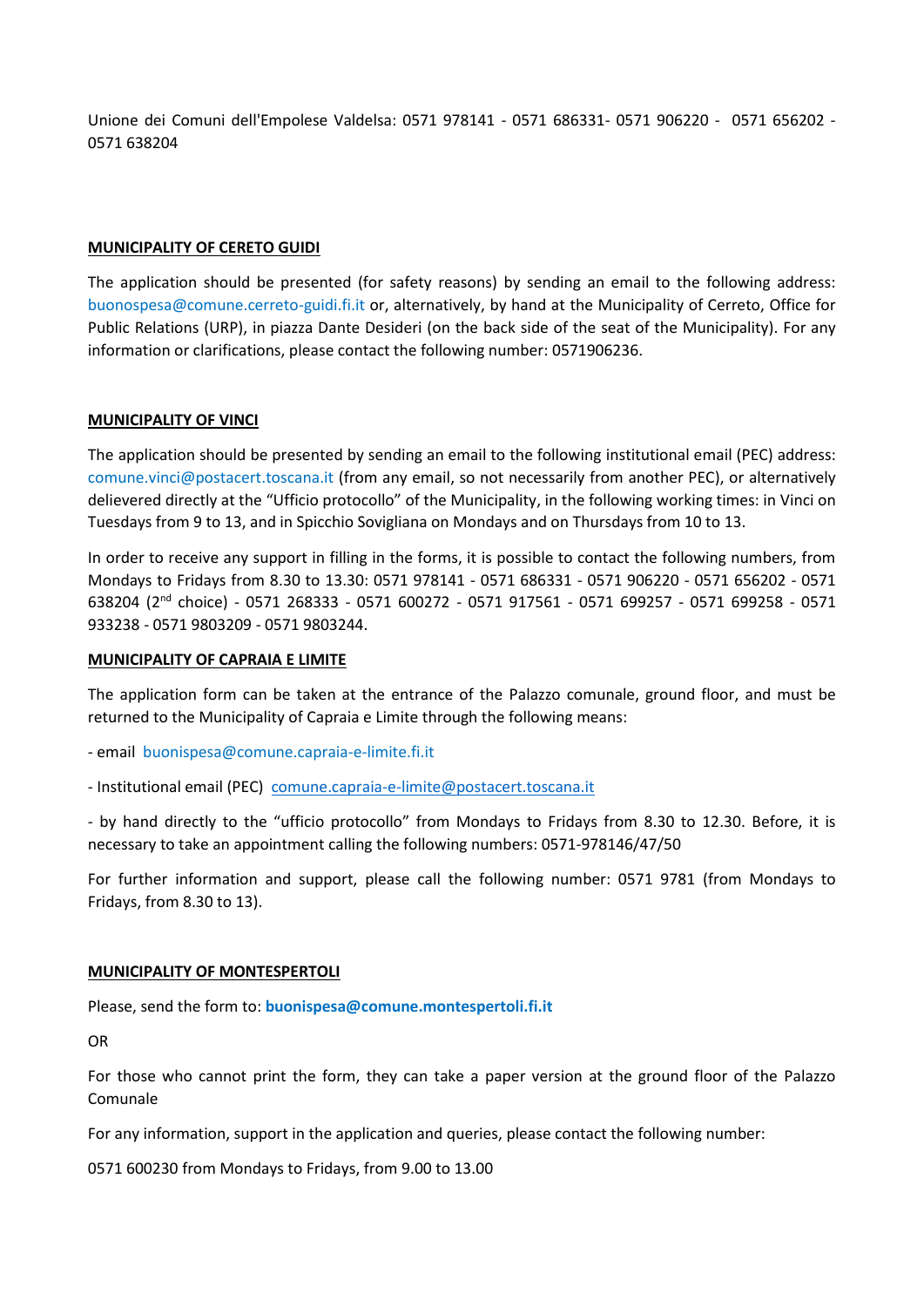## **MUNICIPALITY OF CERTALDO**

The application form can be sent to the following email address: [buonispesa@comune.certaldo.fi.it](mailto:buonispesa@comune.certaldo.fi.it)

Those who do not have a PC can call the Office for Public Relations (URP) of the Municipality of Certaldo: 0571 / 661276 from Mondays to Fridays, from 9 to 12.30, and ask to fill in the form on the phone, providing also the number of the identity card of the applicant. Please, use this latter possibility only if the applicant does not have a PC.

## **MUNICIPALITY OF MONTAIONE**

The form (filled in, signed and with a copy of the identity document of the applicant), can be sent to the Municipality of Montaione through the following means:

- through email to : [segreteriasindaco@comune.montaione.fi.it](mailto:segreteriasindaco@comune.montaione.fi.it) ;
- through institutional email (PEC) to: [comune.montaione@postacert.toscana.it](mailto:comune.montaione@postacert.toscana.it);
- delivered directly to the offices of the Municipality every day, ringing the doorbell
- from 10.00 to 13.00 from Mondays to Saturdays;
- from April 6th to April 10th also in the afternoon from 15.00 to 18.00.

You can find the forms on the Municipality's website [www.comune.montaione.fi.it](http://www.comune.montaione.fi.it/), or you can take a paper copy at the entrance of the CentroGiovani (ex Asilo delle Suore) in via Chiti.

In case of further queries or information, please call the following numbers: 0571699207 or 0571699236, from Mondays to Saturdays from 10.00 to 13.00 (from April 6th to April 10th also in the afternoon from 15.00 to 18.00).

### **MUNICIPALITY OF GAMBASSI TERME**

The form can be sent through the following means:

- through email to: [protocollo@comune.gambassi-terme.fi.it](mailto:protocollo@comune.gambassi-terme.fi.it)
- through institutional email (PEC) to: [comune.gambassi@postacert.toscana.it](mailto:comune.gambassi@postacert.toscana.it)
- Directly at the "Ufficio Servizi al Cittadino", previously asking for an appointment calling the following number: 0571-638224 - 1<sup>st</sup> option

For any other information, please call the following number: 0571 638224, from Mondays to Saturdays from 9 to 13 – on Tuesdays and Thursdays also in the afternoon from 15:30 to 18:30.

### **MUNICIPALITY OF MONTELUPO FIORENTINO**

The form can be sent through the following means:

- through email to: [buonispesa@comune.montelupo-fiorentino.fi.it](mailto:buonispesa@comune.montelupo-fiorentino.fi.it)
- through insitutional email (PEC) to: [comune.montelupo-fiorentino@postacert.toscana.it](mailto:comune.montelupo-fiorentino@postacert.toscana.it)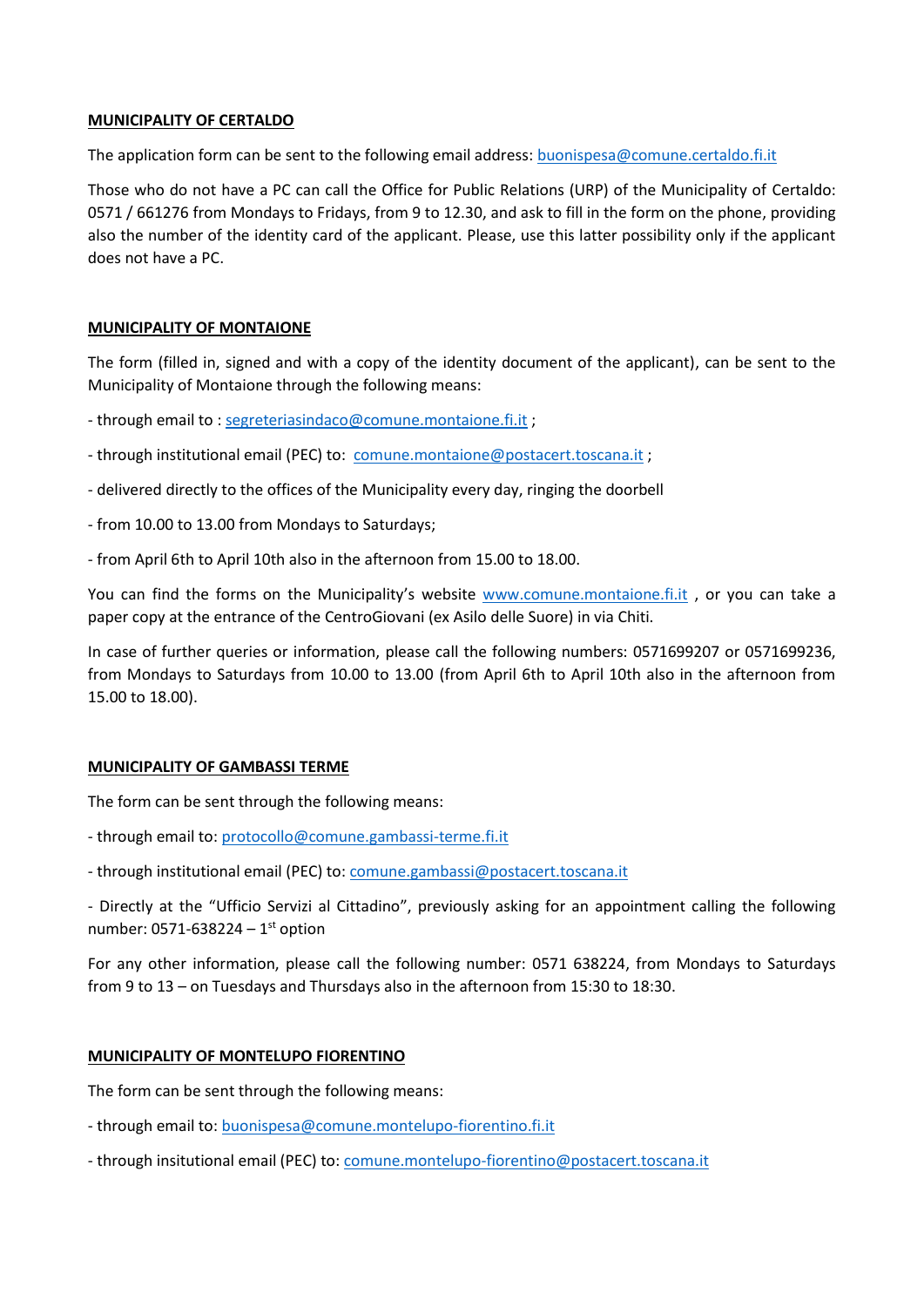For any other information, please call the following number: 0571/917544 in the working time of the Ufficio Unico, asking for the support of the staff. Please take into consideration this option only if you do not have a PC.

## **MUNICIPALITY OF SANTA CROCE SULL'ARNO**

You have to download the form. In case of technical problems, please call the following number:

## $\rightarrow$  0571 389944.

Once the application form is filled in and signed, it must be sent to the following email address: [protezionecivile@comune.santacroce.pi.it](mailto:protezionecivile@comune.santacroce.pi.it)

## **MUNICIPALITY OF CASTELFRANCO DI SOTTO**

The filled in, scanned, and signed form (together with the copy of a personal identity document in the attachment) can be sent through the following means:

- Through email to: [protocollo@comune.castelfranco.pi.it](mailto:protocollo@comune.castelfranco.pi.it)
- Through institutional email (PEC) to: [comune.castelfrancodisotto@postacert.toscana.it](mailto:comune.castelfrancodisotto@postacert.toscana.it)

For any further information, please call the following number: 0571.487241 from 8.00 to 18.00.

### **MUNICIPALITY OF SAN MINIATO**

The filled in, scanned, and signed form (together with the copy of a personal identity document in the attachment) can be sent through the following means:

- through **email** to: [protezionecivile@comune.san-miniato.pi.it](mailto:protezionecivile@comune.san-miniato.pi.it)

- **by hand** to the front offices (only after having taken an appointment) of: **[Anagrafe di San Miniato](https://www.comune.san-miniato.pi.it/servizi/settore-1-affari-istituzionali-e-legali/servizi-demografici.html)  [Basso](https://www.comune.san-miniato.pi.it/servizi/settore-1-affari-istituzionali-e-legali/servizi-demografici.html) (tel. 0571.406507/508)** or at the **[Sportello Sociale di San Miniato](https://www.comune.san-miniato.pi.it/servizi/sportelli-multiente/servizi-sociali-societ%C3%A0-della-salute-del-valdarno-inferiore.html) (0571.406800), or at the association of Civil Protectione** [\(Misericordia di San Miniato](https://www.misericordiasanminiato.it/) - [Misericordia di San Miniato Basso](https://www.misericordiasanminiatobasso.org/) - [Croce](https://gaia.cri.it/informazioni/sedi/toscana-ponte-a-egola/?embed=True)  [Rossa di Ponte a Egola](https://gaia.cri.it/informazioni/sedi/toscana-ponte-a-egola/?embed=True) - [VAB San Miniato\)](http://vab.vabsanminiato.org/)

For any further information:

Comune di San Miniato - **Servizio Protezione Civile** Piazza XX Settembre, 20 - San Miniato tel. 0571.406554 - email: [protezionecivile@comune.san-miniato.pi.it](mailto:protezionecivile@comune.san-miniato.pi.it)

Comune di San Miniato - **Sportello Servizi Sociali** Loggiati San Domenico, 3 - San Miniato tel. 0571.406800 - email: [puntoinformativounitario.sanminiato@uslcentro.toscana.it](mailto:puntoinformativounitario.sanminiato@uslcentro.toscana.it)

# **MUNICIPALTY OF MONTOPOLI IN VAL D'ARNO**

The filled in, scanned, and signed form (together with the copy of a personal identity document in the attachment) can be sent through the following means: